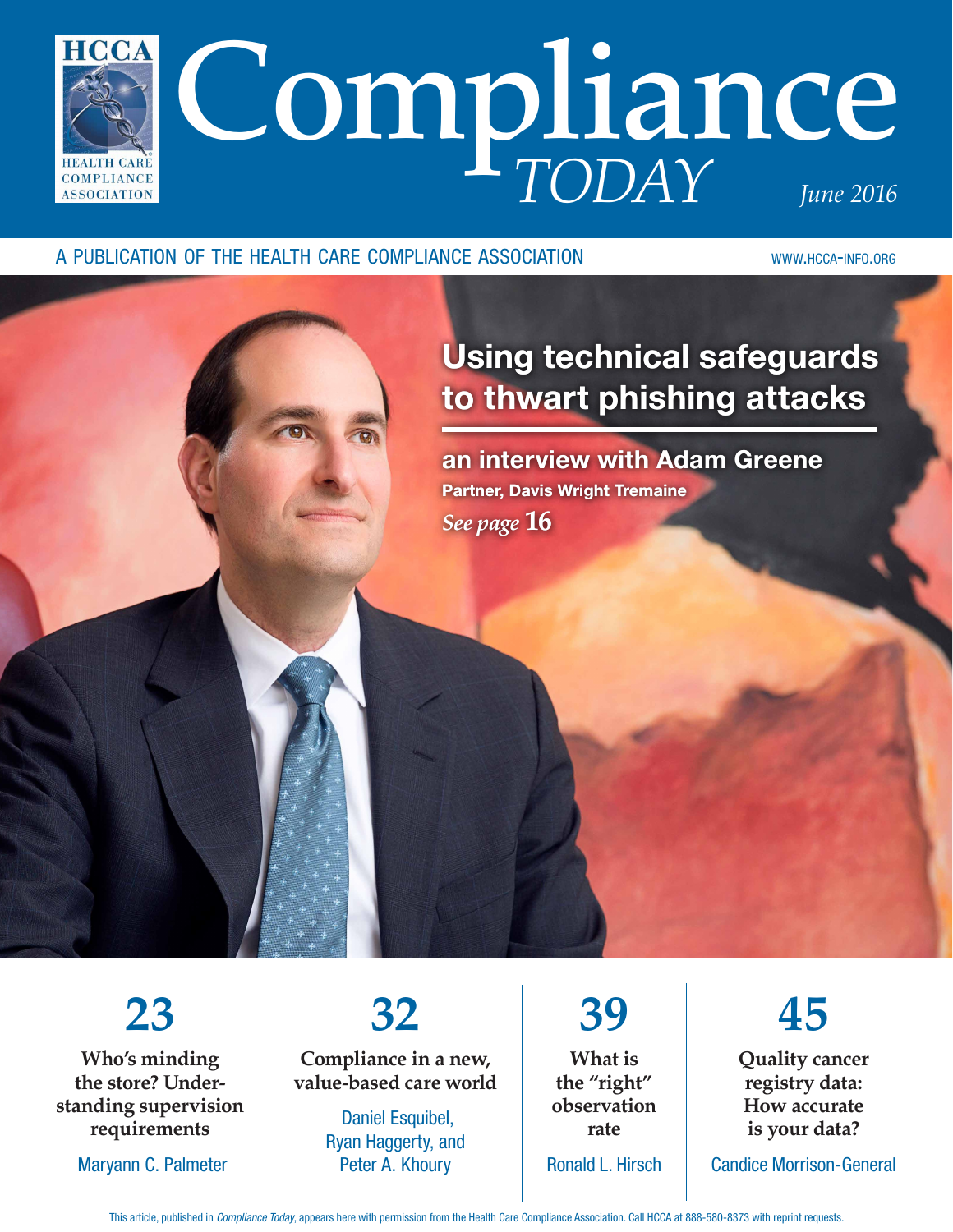

Adam H. Greene, JD, MPH **Partner, Davis Wright Tremaine Washington, DC**

## an interview by Adam Turteltaub, CHC, CCEP **Meet Adam Greene**

*This interview with Adam Greene (AdamGreene@dwt.com) was conducted by HCCA/SCCE Vice President of Membership Development Adam Turteltaub (adam.turteltaub@corporatecompliance.org) in February 2016.*

AT: You're a nationally-recognized authority on HIPAA and the HITECH Act, and you primarily counsel healthcare systems and technology companies on compliance with the HIPAA privacy, security, and breach notification requirements. Cyber security is among the top risk areas compliance and ethics professionals are concerned about in 2016. So please tell us what is the difference between "cyber security" and "information security"?

endian information secure<br>
16 For example, a this<br>
16 www.hcca-info.org 888-580-8373 AG: There is not always consensus, but I consider cyber security to be a subset of information security concerning the Internet. For example, a thief stealing a laptop is an

information security matter, but arguably not a cyber security matter. A hacker accessing your network or even remotely taking control of an insulin pump is a cyber security issue.

**AT:** Do hackers and other cyber criminals represent a significant risk to healthcare entities? Why would they want health information?

**AG:** 2015 represented the year that health information clearly became a top target for cyber criminals. A few hacking cases in 2015 impacted over 100 million individuals, more than all large breaches in previous years combined. The problem may have been around for some time before 2015, but last year was when healthcare organizations started to discover these breaches.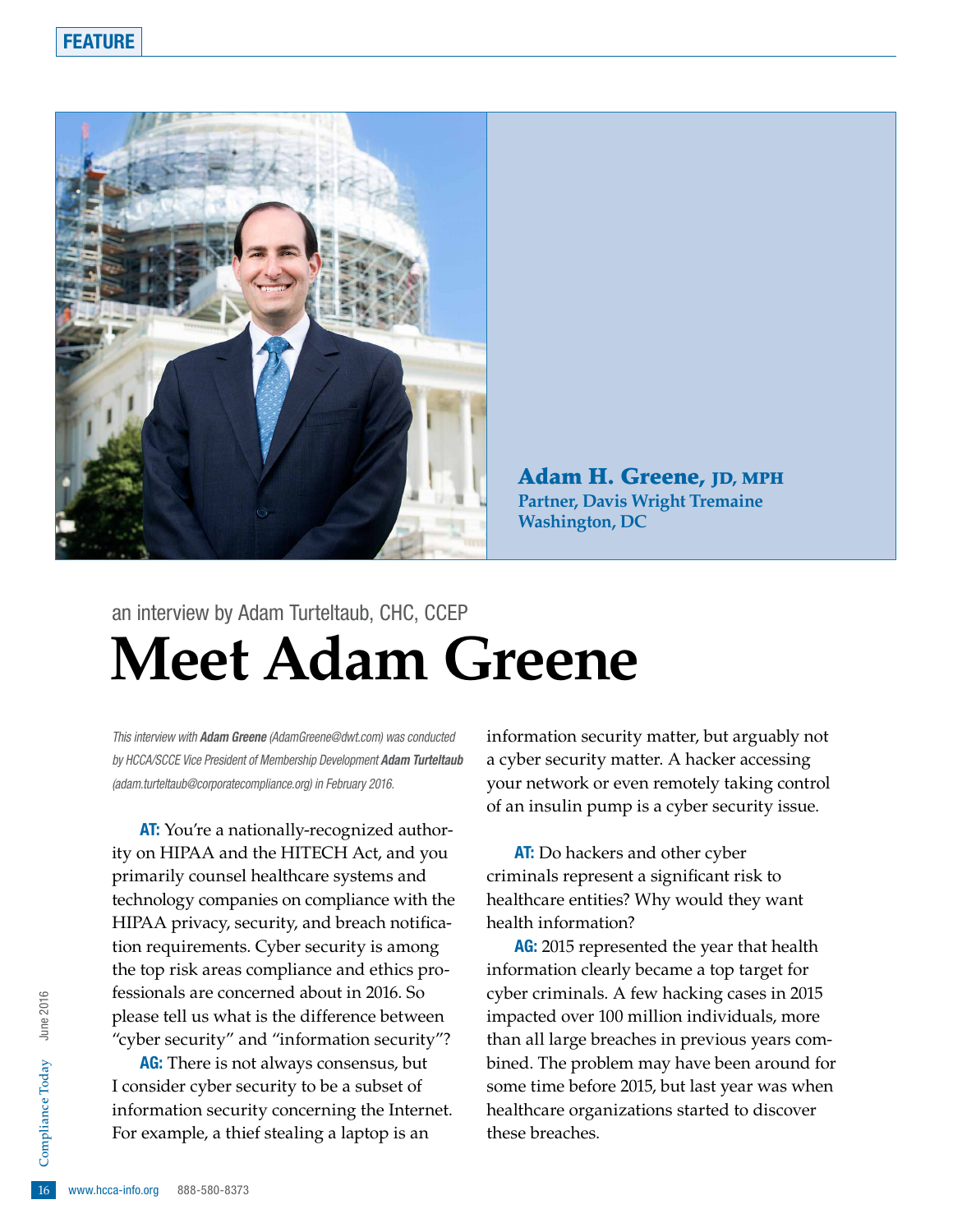We seem to be seeing two main reasons why cyber criminals want health information. The first is identity theft and other types of fraud. Health information is often particularly rich data, providing everything a criminal potentially needs to commit identity theft. Accordingly, anecdotal reports indicate that the street value of a health record is much higher than, for example, a credit card number. Credit cards can expire or get deactivated, but health information is often data (such as date of birth and Social Security number) that cannot be changed. The second

reason seems to be the collection of background information, potentially for purposes of intelligence gathering. For example, some of the largest 2015 breaches are purportedly traced to China and

Health information is often particularly rich data, providing everything a criminal potentially needs to commit identity theft.

since been victims of high-profile ransomware attacks, with potentially many more attacks going unreported.

Phishing continues to be a growing concern. Some of the largest 2015 breaches have been traced back to successful phishing attacks, where a user within the healthcare entity clicks on a link in a fake email, leading to a malware infection that potentially infects the network.

Some of the more exotic threats involve medical devices. Hackers have demonstrated that they can remotely take control of medi-

> cal devices. This has been portrayed in popular entertainment, such as a "Homeland" episode where a hacker kills someone by remotely controlling their implanted pacemaker. In reality, the threat

efforts to collect intelligence on large volumes of people (although China vehemently denies such claims).

AT: What types of cyber threats should healthcare entities be worried about?

AG: Ransomware is becoming a growing threat. This is where someone encrypts the victim's computers and will not provide the key unless paid. Even when an organization has an up-to-date backup, removing the malware and restoring the systems can be a lengthy process that can significantly disrupt all of the organization's operations. If the organization does not have a backup or the backup is corrupted (possibly by the attacker), then patient data may be irretrievably lost unless the ransom is paid. This has become enough of an issue that HHS put out an alert on it at the end of January. The alert proved quite timely, as a string of hospitals across the country have

is real, but it is hard to say if the risk is significant, because the likelihood may be so small. But you can imagine the consequences if this type of cyber attack was used by a country in the midst of a war.

AT: Because so many of the attacks involve tricking employees into relinquishing information, it argues strongly for teaching employees to be more vigilant. What are some specifics that you think employees should be taught?

Fund the systems.<br>
Some of our largest<br>
and consider pro-<br>
ishing attempts to<br>
ishing emails are<br>
rammar mistakes.<br>  $\begin{bmatrix}\n\text{a} & \text{b} \\
\text{c} & \text{c} \\
\text{d} & \text{d} \\
\text{d} & \text{e}\n\end{bmatrix}$ <br>
888-580-8373 www.hcca-info.org 17 AG: One place to start is focusing on phishing attacks. Phishing refers to a hacker sending a fake email to try to infiltrate systems. Employees clicking on links or attachments in phishing emails have led to some of our largest breaches. Organizations should consider providing training using real phishing attempts to demonstrate that modern phishing emails are not filled with spelling and grammar mistakes.